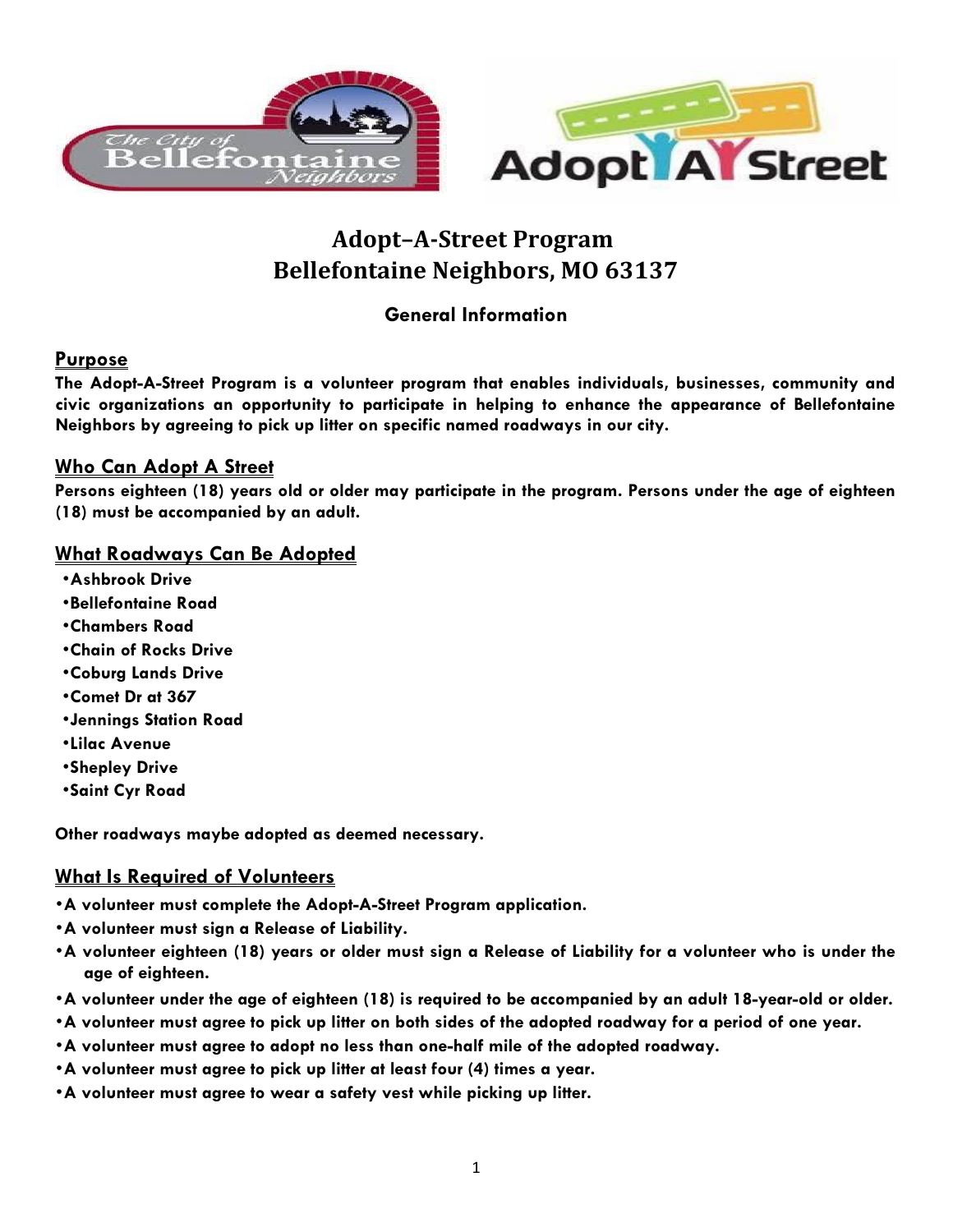

- •**A volunteer must agree to use trash bags furnished by the City of Bellefontaine Neighbors.**
- •**A volunteer must agree to contact Bellefontaine Neighbors Street Department regarding any roadway problems such as potholes and down trees.**
- •**A volunteer must agree to submit an Activity Report by calling City Hall and leaving a voicemail for Jeff Ross or sending an email to the Jeff Ross, Director of the Street Department.**
- •**An application and Release of Liability Form can be downloaded from the City's Website or picked up at City Hall. A completed application can be scanned and emailed to Jeff Ross, Street Director at [jross@cityofbn.com](mailto:jross@cityofbn.com) or mailed to the City's address below or hand delivered to Bellefontaine Neighbors City Hall.**

**Bellefontaine Neighbors City Hall Attention: Director of Street Department 9641 Bellefontaine Road Bellefontaine Neighbors. MO 63137 314-867-0076**

#### **When Can Litter Pick Up Occur**

**Litter should only be picked up doing daylight hours.**

#### **What Happens When Trash Bags Are Filled**

**When trash bags are filled, they should be tied up and left on the side of the roadway away from traffic to be picked up by the Street Department. Items that are too large to be placed in trash bags such as tires, tree debris or other auto parts should be left in the pile on the side of the roadway. Every effort should be made to keep trash bags and other debris as close to the side of the roadway as possible and not on anyone's property.**

#### **What Will The City Provide**

•**Bellefontaine Neighbors will provide trash bags, gloves and a Bellefontaine Neighbors safety vest.**

- •**A resident of Bellefontaine Neighbors with a valid Recreation Center ID will be awarded a free pass to the Recreation Center indoor/outdoor pool or Miniature Golf Course at the end of a successful contract period. If a group of volunteers are picking up litter, up to six passes can be awarded. Free visits will be limited to four visits per volunteer.**
- •**A non-resident will be awarded a free pass to the Miniature Golf Course at the end of a successful contract period. If a group of volunteers are picking up litter, up to six passes can be awarded. Free visits will be limited to four visits per volunteer.**
- •**Bellefontaine Neighbors Street Department will pick up trash bags when an activity report is received. Contact by the group should be made before the close of business hours for timely pickups.**
- •**Bellefontaine Neighbors will keep a current list of roadways that have been adopted.**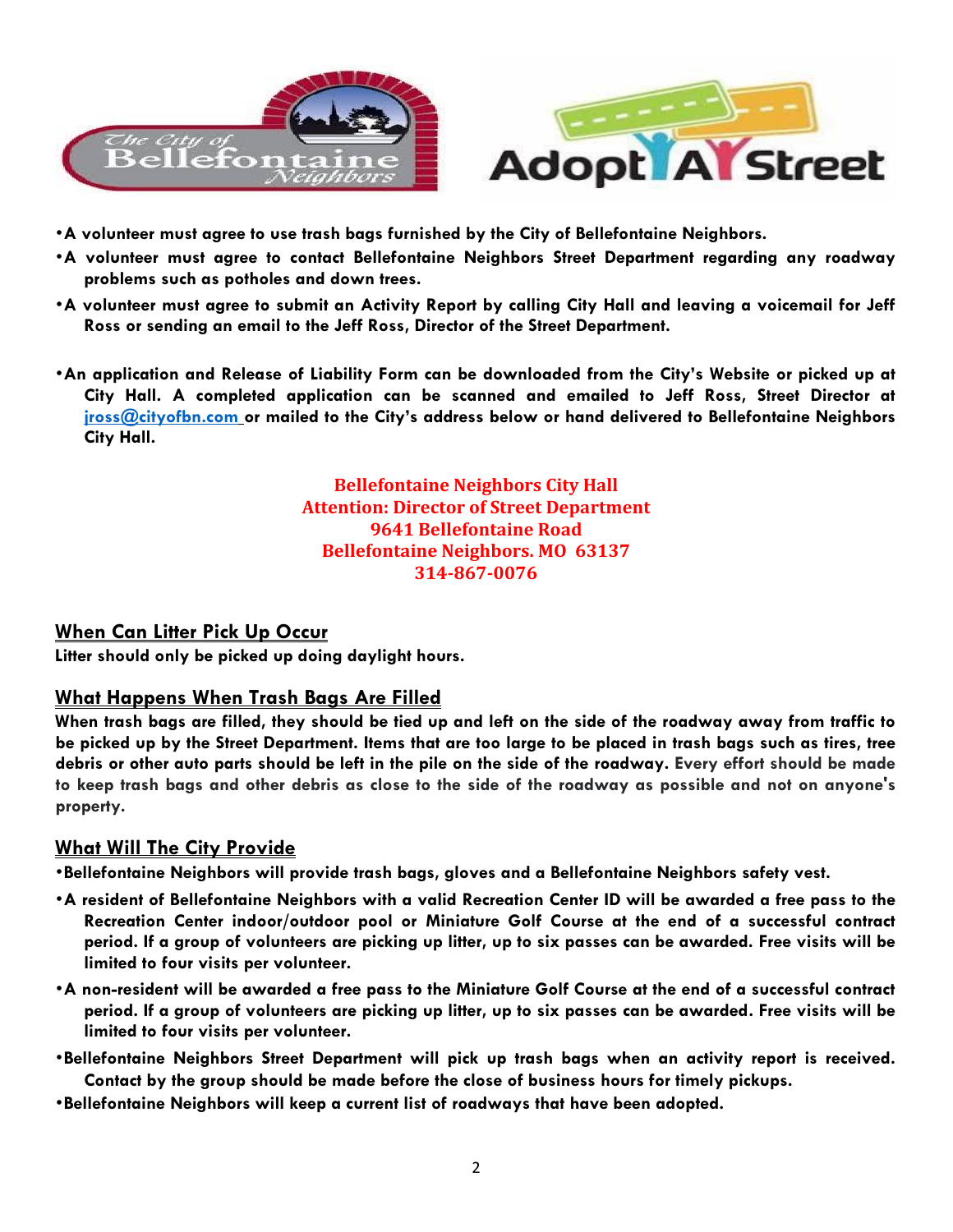

#### **What Happens After The One Year Commitment Has Expired**

**The agreement is effective for one year from the date the Adopt-A-Street agreement and wavier are approved. Once the agreement has expired, the volunteer may renew their agreement by submitting another application and waiver form. Safety vests must be returned to the Street Department once an agreement has expired and the volunteer has chosen not to renew his or her application.**



# **THANK YOU FOR YOUR HELP!**

# **Volunteers Must**

- •Wear safety vest.
- •Be aware of oncoming traffic.
- •Use caution when crossing roadways.
- •Pick up litter only during daylight hours.
- •Be accompanied by an adult if under the age of eighteen.

# **Volunteers Should**

- •Wear light colored clothing, a hat, gloves and protective shoes.
- •Face traffic.
- •Be alert for snakes, stinging insects, ticks and poison ivy.
- •Wear sunscreen.
- •Drink water to prevent dehydration.
- •Stay clear of construction sites.

# **Volunteers Should Not**

- •Work in bad weather.
- •Pick up hazardous substance such as syringes or drug making equipment or any other suspicious litter.
- •Participate in horseplay or activity that may distract drivers.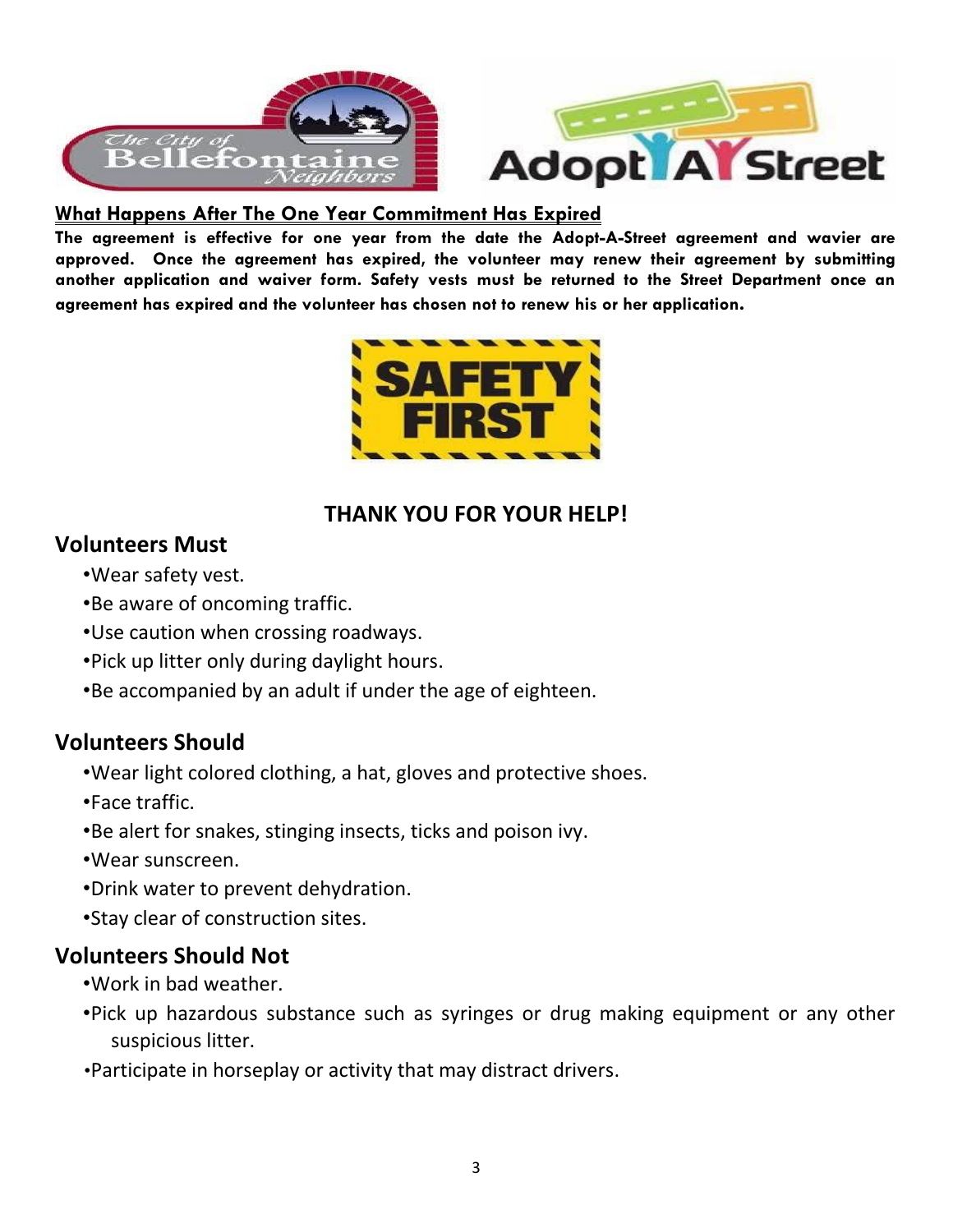

# **Adopt-A-Street Application**

**City of Bellefontaine Neighbors 9641 Bellefontaine Road Bellefontaine Neighbors, MO 63137** 

| New Application ___________ Renewal Application                                                   |
|---------------------------------------------------------------------------------------------------|
| Agreement Number ________________ (if applicable)                                                 |
|                                                                                                   |
|                                                                                                   |
|                                                                                                   |
|                                                                                                   |
|                                                                                                   |
| Requested Roadway Location: (Activity Location) ________________________________                  |
|                                                                                                   |
|                                                                                                   |
| I read and understand the Adopt-A-Street Program and agree to the terms and conditions as stated. |
|                                                                                                   |
| <b>OFFICIAL USE ONLY:</b>                                                                         |
| Approval________ Agreement Number_____________                                                    |
| The adoption period will begin _____________________ and expire on ______________                 |
| Denied______                                                                                      |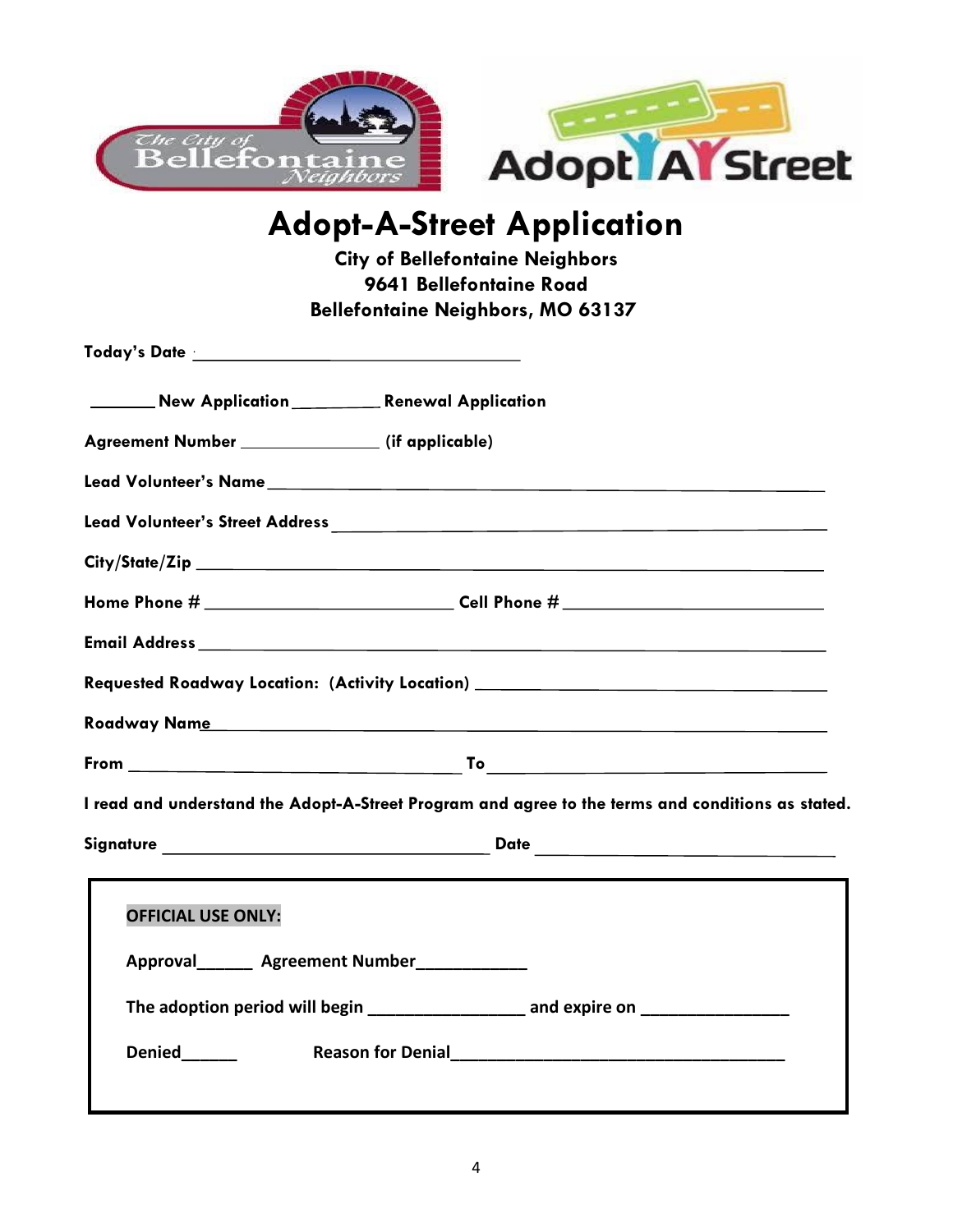

## **Adopt-A-Street Program Release of Liability Bellefontaine Neighbors, MO 63137**

**Signed Release Forms must be returned to the City of Bellefontaine Neighbors prior to participation in the City of Bellefontaine Neighbors "Adopt-A-Street" Program activities.**

| <b>Print Name of Volunteer</b> | <b>Date</b> |
|--------------------------------|-------------|
| <b>Signature of Volunteer</b>  | <b>Date</b> |

**I do hereby release and discharge the City of Bellefontaine Neighbors in and its officers, agents, and employees from all claims, demands, and causes of action of every kind whatsoever for any damages and/or injuries that may result from my participation in the City of Bellefontaine Neighbors "Adopt-A-Street" Program and/or other volunteer activities occurring on or near city road rights-of-way, on city property, or in city buildings.**

**I further agree to hold harmless the City of Bellefontaine Neighbors, and its officers, agents and employees from liability for any damages or injuries resulting from any negligence or willful wrongdoing on my part during my participation in said volunteer activities occurring on or near the state/city road rights-of-way, on city property, or in city buildings.**

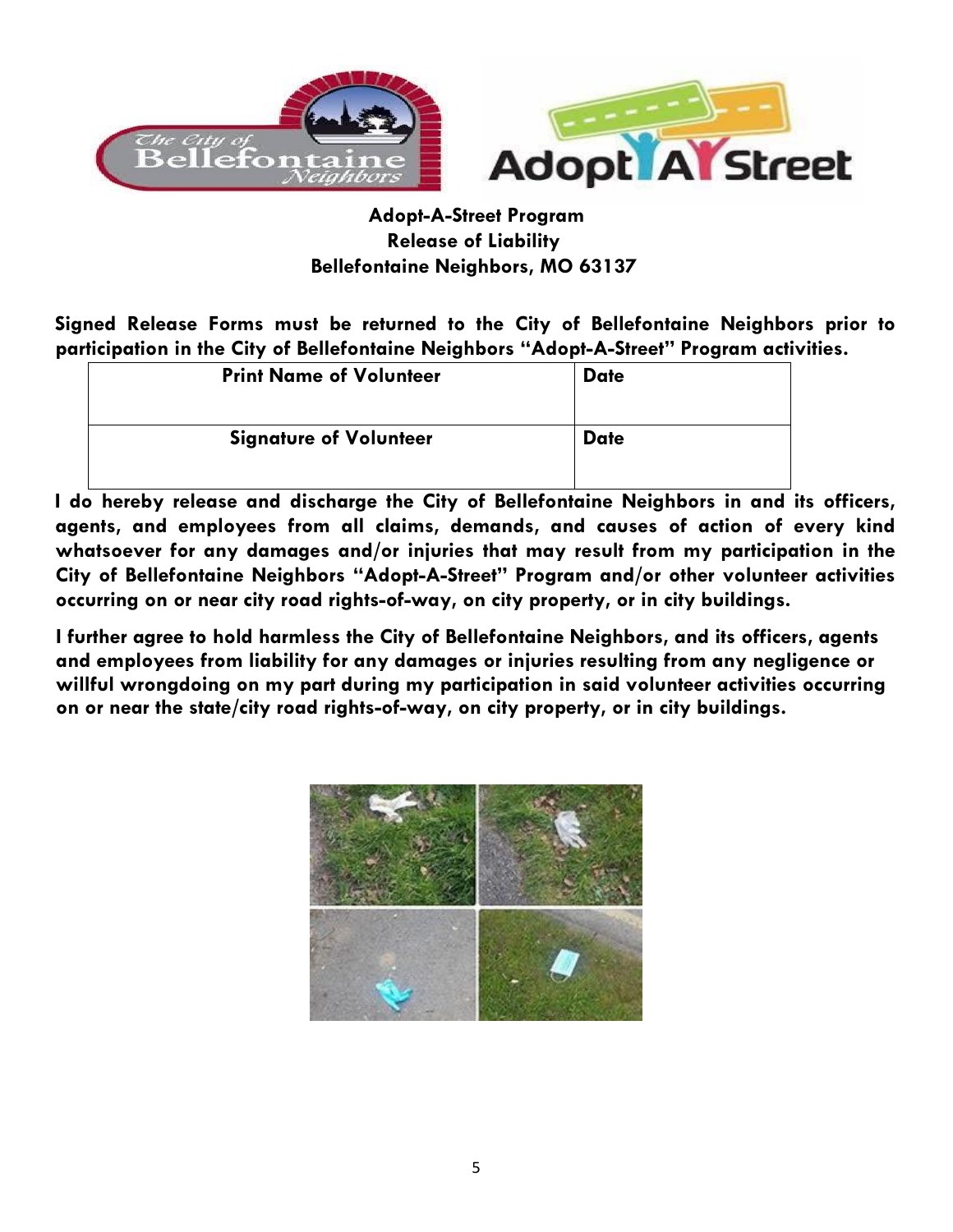

# **Adopt-A-Street Program Release of Liability Participants under Age Eighteen (18) Bellefontaine Neighbors, MO 63137 ALL PARTICIPANTS UNDER THE AGE OF EIGHTEEN (18) MUST HAVE A SEPARATE VOLUNTEER RELEASE OF LIABILITY FORM SIGNED BY THEIR PARENT OR GUARDIAN**

**Signed Release Forms must be returned to the City of Bellefontaine Neighbors prior to participation in the City of Bellefontaine Neighbors "Adopt-A-Street" Program activities.**

| <b>Print Name of Volunteer</b>          | <b>Date</b> |
|-----------------------------------------|-------------|
| <b>Print Name of Parent or Guardian</b> | <b>Date</b> |
| <b>Signature of Parent or Guardian</b>  | <b>Date</b> |

**I do hereby release and discharge the City of Bellefontaine Neighbors in, and its officers, agents, and employees from all claims, demands, and causes of action of every kind whatsoever for any damages and/or injuries that may result from my participation in the City of Bellefontaine Neighbors "Adopt-A-Street" Program and/or other volunteer activities occurring on or near city road rights-of-way, on city property, or in city buildings.**

**I further agree to hold harmless the City of Bellefontaine Neighbors in, its officers, agents, and employees from liability for any damages or injuries resulting from any negligence or willful wrongdoing on my part during my participation in said volunteer activities occurring on or near the state/city road rights-of-way, on city property, or in city buildings.**